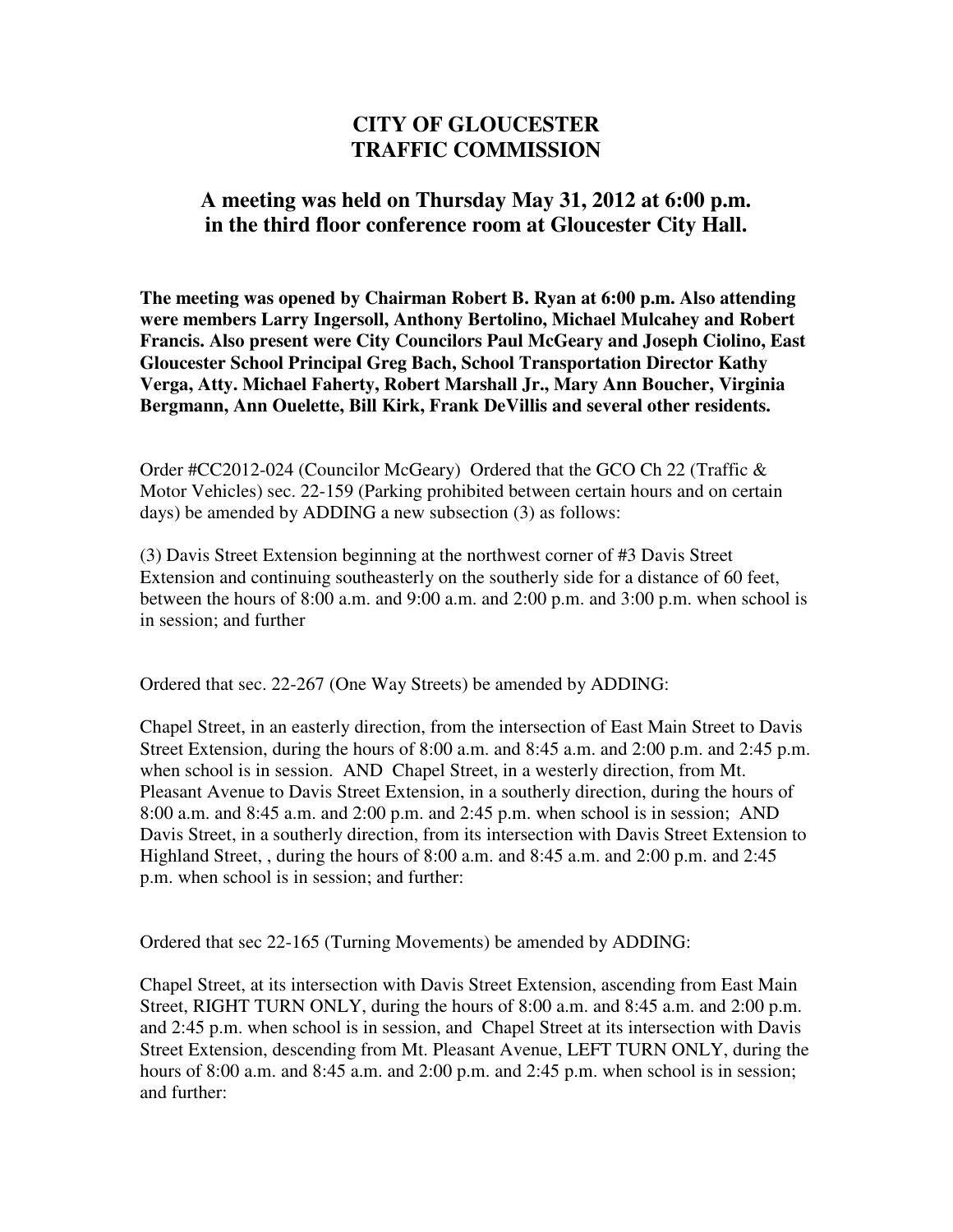Ordered that sec 22-267 (One Way Streets) be amended by DELETING: Chapel Street, from Davis Street Extension to the intersection of East Main Street, during the hours of 7:30 a.m. and 8:30 a.m. and 1:30 p.m. and 2:30 p.m. on school days when school is in session.

*A discussion was held concerning the order. East Gloucester Principal Greg Bach said an ongoing test of the orders has been a success. Traffic has flowed much smoother and the children's safety has been better. Transportation Director Kathy Verga said that the bus drivers have had better access to the children and are wholly in favor of the changes. Mary Ann Boucher said she spoke to the other residents of the Davis Street (and extension) area and they are good with the plan. A parent, Ann Ouelette, who drives her kids to school, said the plan has made it better, easier for parents and safer for the children. A letter was read into the record from a Mt. Pleasant Avenue resident commenting on the increased safety with the new system. All present, and the TC, agreed that the system works well and should be adopted. A MOTION was MADE, SECONDED and PASSED to APPROVE the recommendations as written. Following the vote, Boucher said that it has been about 15 years of trying to solve this issue and now everything appears successful.* 

Order #CC2012-025 (Councilor McGeary) Ordered that the GCO Ch. 22 (Traffic & Motor Vehicles) sec. 22-270.1 (Resident Sticker Parking Only) be amended by ADDING:

Farrington Avenue, southerly side, from its intersection with Eastern Point Boulevard to its intersection with St. Louis Avenue, from May 15 to September 15 each year.

*A discussion was held concerning the order. Atty. Michael Faherty spoke and said that the ordinance seems to be for the benefit of area neighbors. He said that Niles Beach is privately owned and leased to the City and he is against the changes. Councilor McGeary said the change would result in approximately 23 more resident cars to be parked on Farrington Avenue. Councilor Ciolino was concerned that non-residents would now park further down on Farrington Avenue, creating a problem in that area. An email from Steve Winslow touched on the lack of proper sidewalks in the area. An email from Ann McKay (who stated she is a part owner of the beach) was opposed to the change. Several other emails were also read into the record. Member Ingersoll said that the beach is looked at as a 'neighborhood' type beach for mothers and children and felt that there is not enough residential parking there now. Member Francis said that the residents of the City deserve to have additional parking at the small neighborhood beach. Member Bertolino was again concerned about moving parking issues further down Farrington Avenue. A MOTION was MADE, SECONDED and PASSED (4-1 vote with Member Bertolino voting 'no') to APPROVE the order with the following changes: The dates should be May 1st to September 15th to go with all other seasonal parking restrictions, and the 'Resident Sticker Only' restriction be during the hours of 6:00 a.m. to 5:00 p.m..*